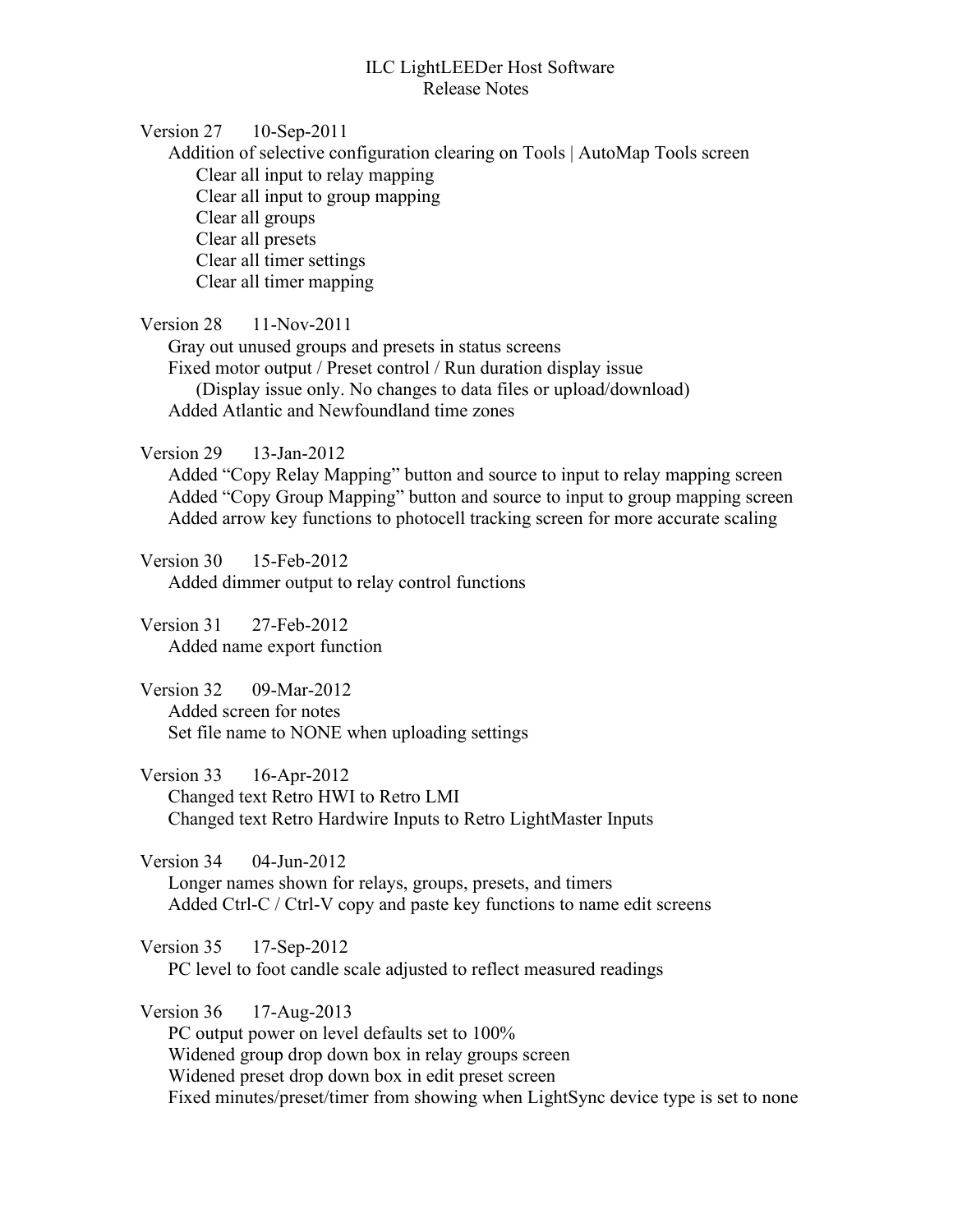Version 38 18-Feb-2015

Password is ignored if a panel memory is completely cleared.

-All 6 ASCII chars are value 00x rather than 30x-39x Added note to communications screen warning of cancelling downloads Added dimmer feedback option on photocell input configuration Added all 8 bits button on dimmer feedback configuration Added options on automap pilots

-Clear all pilots prior to mapping

-Do not change configured pilots

Added options on automap toggle sources

-Do not change configured toggles (Defined as source node  $\leq$  > 00) Both automap pilots and toggles find first relay/group rather than last DMX mapping

-Click on a relay and select DMX channel

-Hold shift and click on last relay to set them all the same

-Hold shift and right click on last relay to set them all in sequence Input to relay and group copy function has an "All 8 Inputs" option Added dimmer control copy functions to select outputs Modified dimmer configuration copy so you can select outputs Added new input pilot types to documentation files

-Dimmer output level feedback Documentation functions are complete

Version 39 01-May-2015

Documentation function changes

Version 40 17-Jul-2015 Fixed relay name / multi pole display issue

Version 41 24-Aug-2016 Fixed documentation file output discrepancies

Version 45 17-Oct-2016

Fixed documentation file output discrepancies

Added new fields to documentation file output

-Separate columns for relay on/off and group on/off control

-Preset schedule control of dimmer and motor outputs

-Timer schedule control of dimmer and motor outputs

Modified toggle source auto map to apply only to PB Toggle and Maintained MW Modified pilot auto map for PB Off input type to invert relay status Added function button to auto configure pilots mapped to control dimmer outputs

Version 46 19-Oct-2016

Fixed timer AM/PM display on timer to relay, group, and preset screens

Version 47 14-Nov-2016

Modified download sequence to minimize possibility of dimmers going to 0% Dimmer control items may now be clicked to select active control

Version 48 01-Mar-2017

Added Export To InSite function for panel names and mapping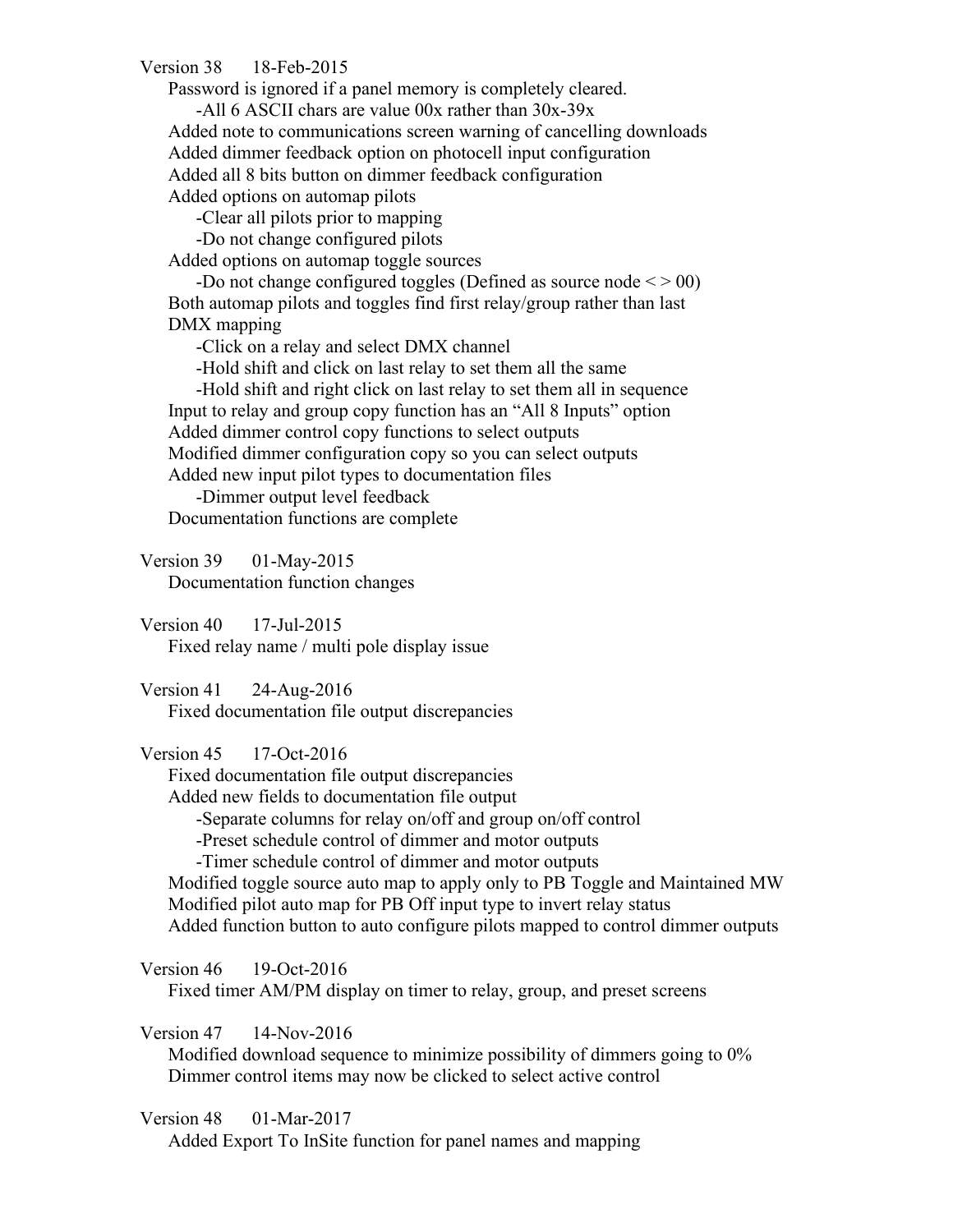Version 49 08-Mar-2017 Added COPY button on documentation screen for folder path Changed Download/Upload to Send/Get on connect screen

Version 50 22-Mar-2017 Added Ramp Down/Up to dimmer control options

Version 51 10-Apr-2017 Added Inverted Input function to dimmer output control configuration

Version 53 15-Dec-2017 Added direct dimmer control and photocell/DMX control disable Added right click control configuration on dimmer screen

Version 54 22-Jan-2018 Fixed direct dimmer control 100% setting issue

Version 55 03-May-2018 Added TCP/IP port selection in connection setting Default port remains  $10001$  in absence of : <port>field

Version 60 22-Jul-2019

Jumped version numbers to match network version with same updates Changed open screen logo and phone number Added link to website Added support for direct connection to EVO through protected port Added support to recover from lost access key Added quick links to navigate from screen to screen Added Copy and Auto Map functions on Dimmer to Relay screen

Version 61 24-Jan-2020 Variable Digital Input functions added Scene to Dimmer edit added to keypad Input types Set Scene and Capture Scene added Last scene set  $= 01-64$  pilot type added Add MZD auto map function added Add MZS auto map function added Set scene and capture scene commands added Pilot dimmer value changed to set point rather than actual ramping level

Version 62 13-Feb-2020 Add Scene device auto map function added Change MZS to SMZD

Version 63 01-Oct-2020

Changed Last Scene pilot to Scene True Added firmware revision notice when selecting HID input type Changed "Photocell (2 sec filter)" to "Photocell/VDI" Added scene status and control screen Added G3 reconfiguration tool on input status screen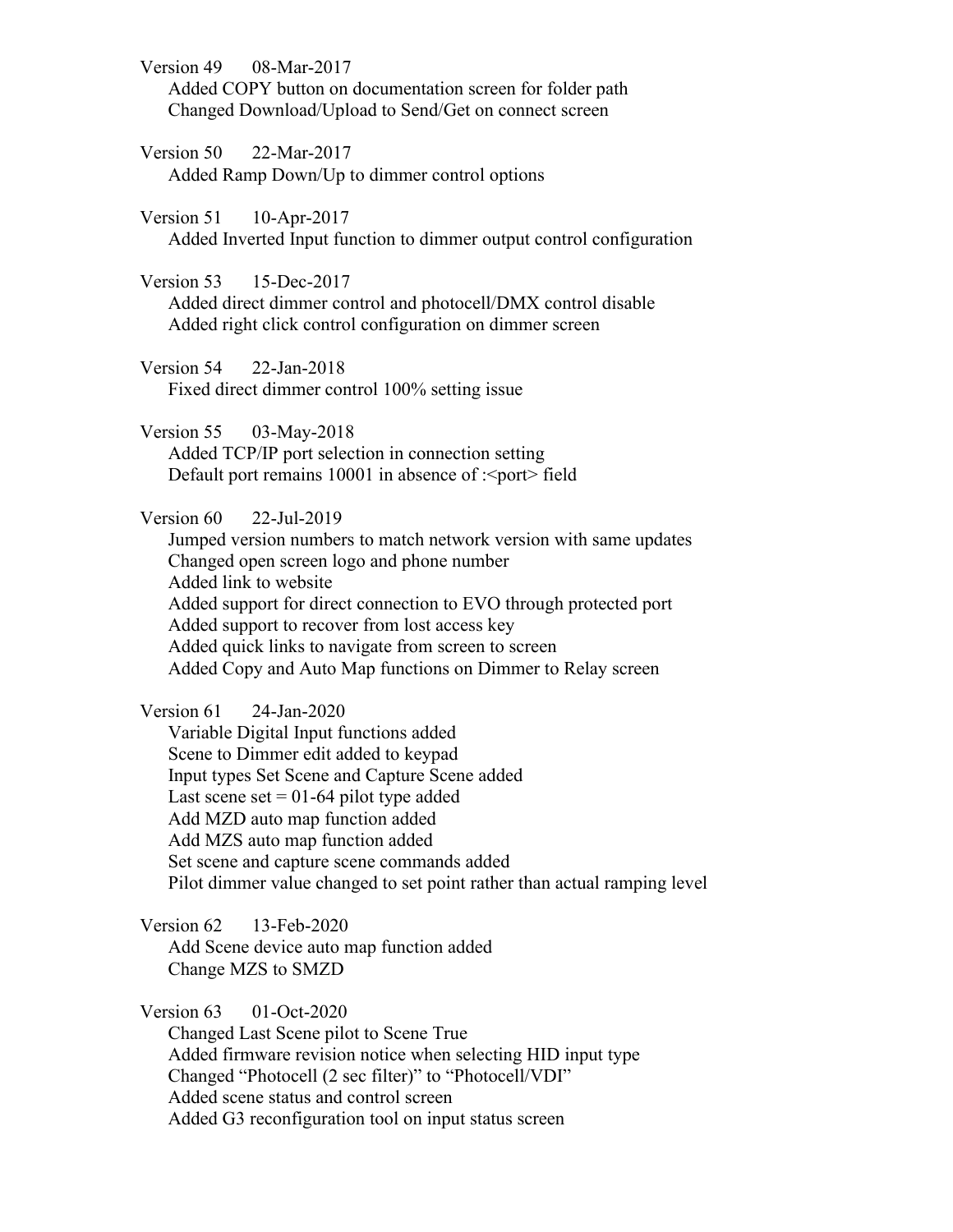Version 64 21-Jan-2021

Added tool for occupancy sensor / power on settings Added dimmer control options based on open/closed times Added delayed dimmer goto% actions Changed FF node references to ME references Added tool on Edit Presets screen to add relays by group

Version 65 05-Feb-2021 Added timer to scene mapping functions

Version 68 08-Jul-2021 Tools modified for additional ramping settings Export names to InSite modified to support single and multi-network installations Ramp cycle dimmer control option added for EVO-PR Added Scene Sequence input type for EVO-INT Added scene edit tool Added scene sequence edit tool Added dimmer status screen Added update button on dimmer output screen Main screen dropdown menus reconfigured Fixed set/capture scene issue in documentation screen that limited scenes to 1-32 (Note: No functional issue, only an issue in the documentation file)